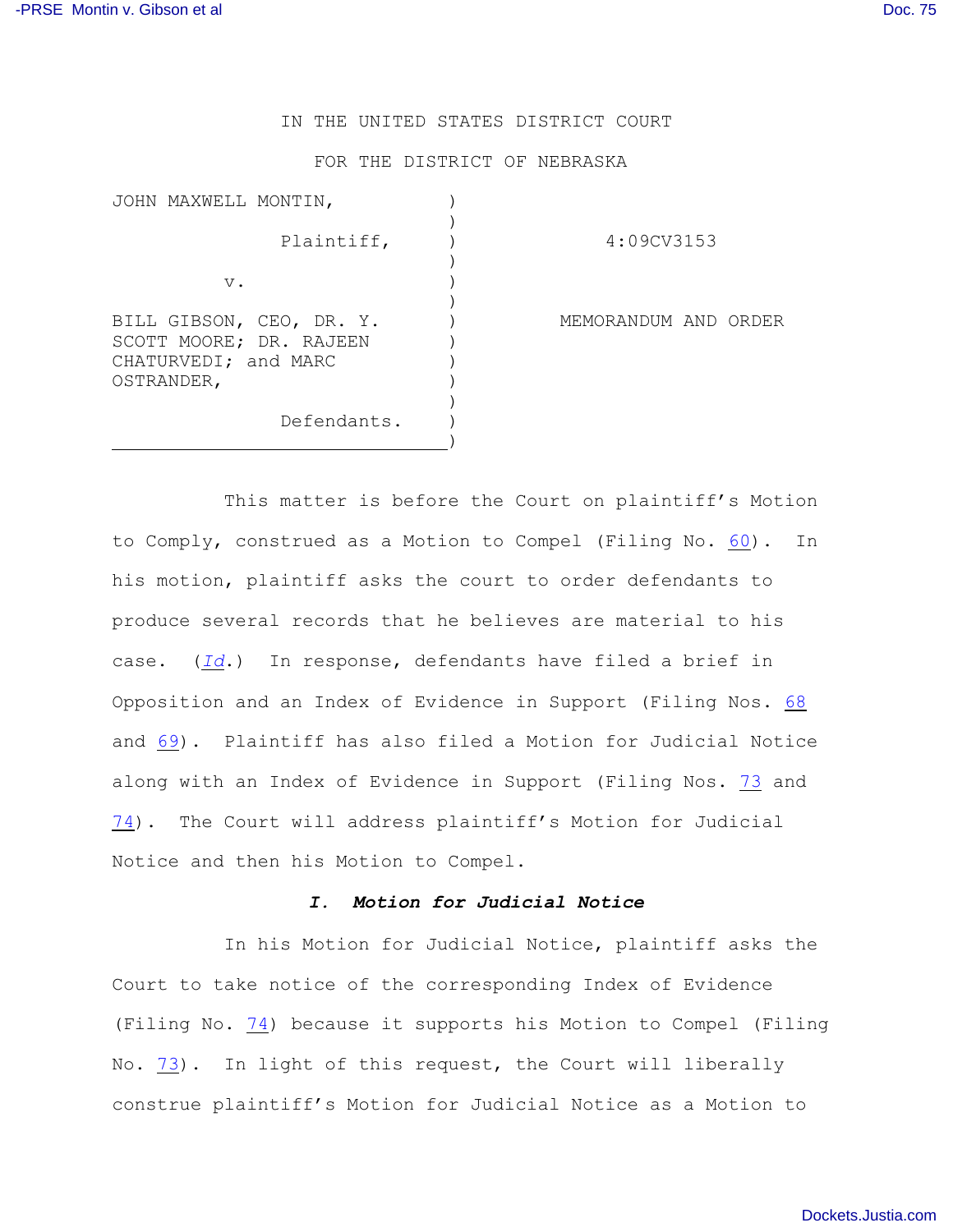Supplement his Motion to Compel. The Court will grant this Motion and consider his Index of Evidence (Filing No. [74](http://ecf.ned.uscourts.gov/doc1/11302351427)) in exploring his Motion to Compel.

## *II. Motion to Compel*

In his Motion to Compel, plaintiff asks the Court to enter an order compelling defendants to produce the following documents:

> 1) All "Doctor Notes" of Dr. Y. Scott Moore from his employment at the Lincoln Regional Center in 1998 to date of June 2011 pertaining to the plaintiff's treatment.

> 2) All "Doctor Notes" of Dr. Louis Martin from his employment at the Lincoln Regional Center in or about 1999 to the end of his service pertaining to the plaintiff's treatment.

> 3) All "Doctor Notes" of Dr. Rajeen Chaturvedi from his appointment as primary caregiver to the plaintiff pertaining to treatment under his direction to date, June 2011.

> 4) All "Doctor Notes" of Dr. Klaus Hartmann from January 2007 to date of June 2011 pertaining to the evaluation and treatment of the plaintiff for the purposes of recommendations to the State District Court.

5) All "Clinical Team" minutes from the time of Dr. Y. Scott Moore's appointment as Clinical Director of the Lincoln Regional Center sometime about January 2000 to this date of June 2011 that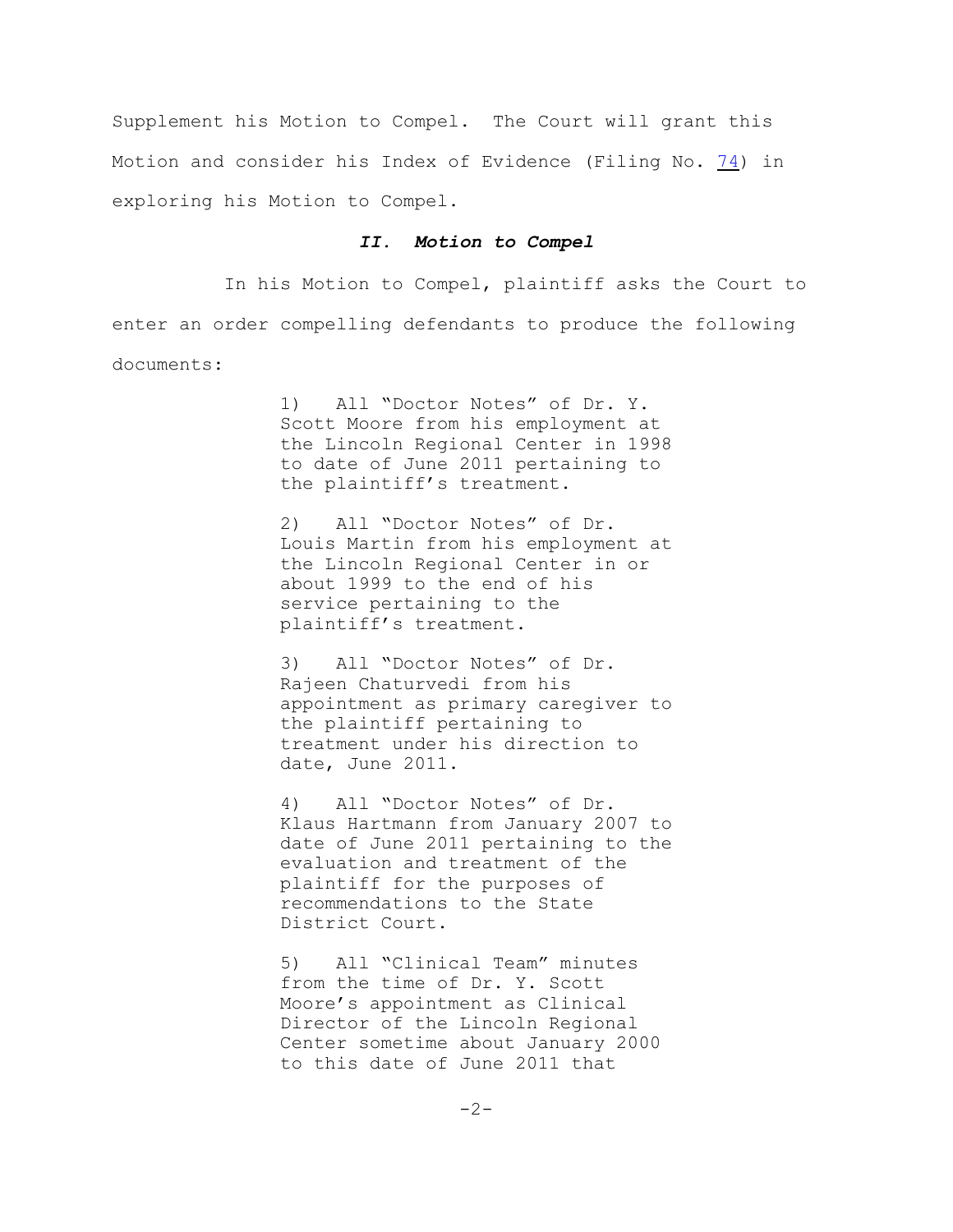pertain to the treatment of the plaintiff. [That such records may be redacted to protect the medical information of other patients].

6) All "Master Treatment Plans" from January 2007 to this date of June 2011 pertaining to the medical case of the plaintiff.

7) All "Annual Reports" submitted for review before the State District Court generated by the Lincoln Regional Center from August 1993 to date of June 2011, certified as authentic and complete in number and content.

8) The "Competency Evaluation and Report" performed and generated by the defendant Dr. Y. Scott Moore dated April 11, 1993, used later by the Lincoln Regional Center to defer diagnosis from August 1993 to or about January 1997.

9) All patient grievances and the responses thereof filed by plaintiff at the Lincoln Regional Center since 1998.

10) Certified copy of "Axis sheet" demonstrating present diagnostic history of the plaintiff since 1993 to date.

(Filing No. [60](https://ecf.ned.uscourts.gov/doc1/11312319783) at CM/ECF pp. 1-2.) Defendants assert that these requests are irrelevant, overly broad and unduly burdensome (Filing No. [68](https://ecf.ned.uscourts.gov/doc1/11312336265)). Specifically, defendants state that plaintiff's requests do not have a connection to the issue in this case and would require hand searches taking at least 48 staff hours.

(*[Id](https://ecf.ned.uscourts.gov/doc1/11312336265)*.) Nevertheless, defendants have attempted to meet plaintiff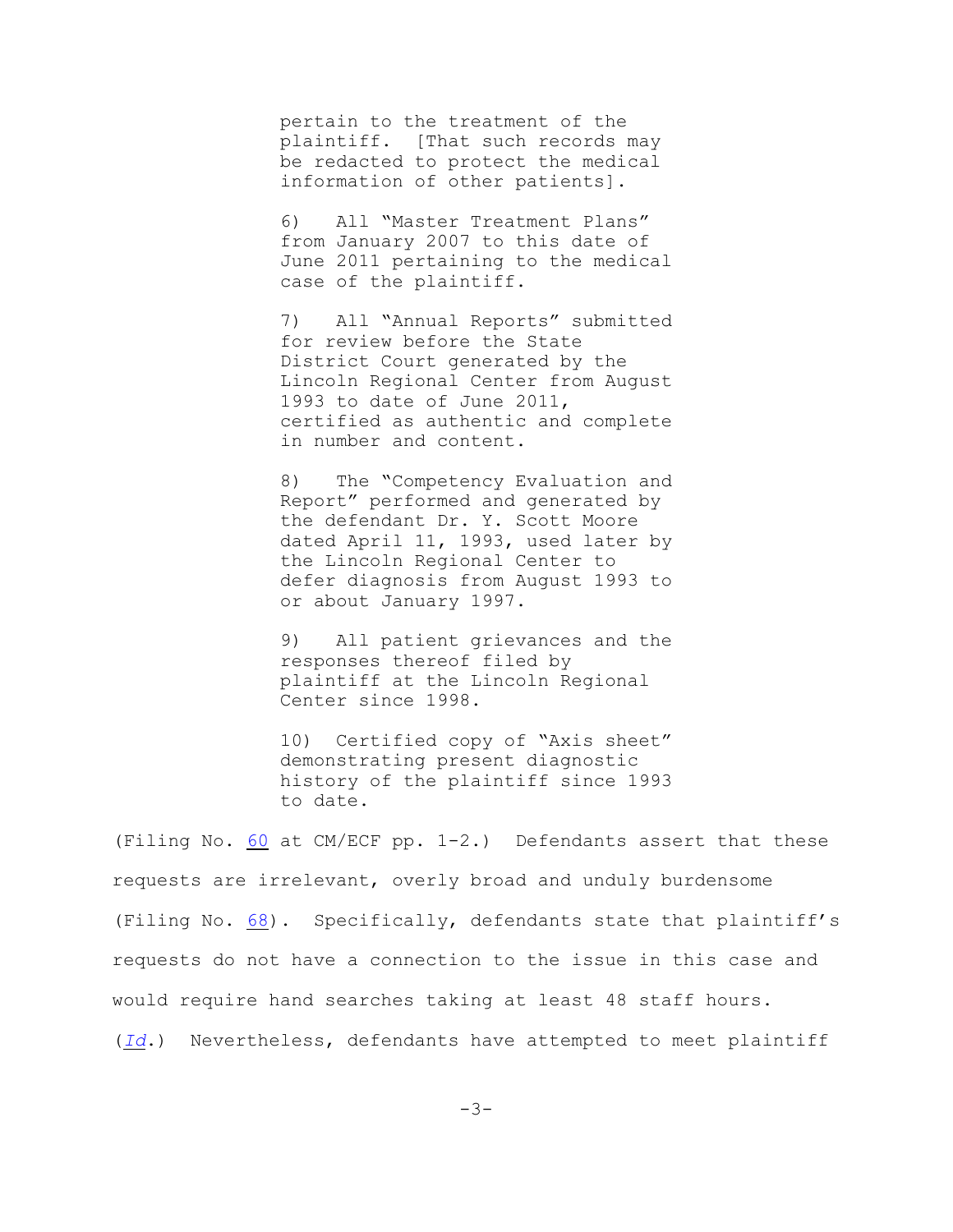halfway by submitting a full response to request number 7 and a partial response to request number 6, agreeing to produce the documents in request number 3, providing a computer summary report to comply with request number 9, and informing plaintiff that the information sought in request number 10 was included in defendants' responses to his second set of requests for production. (*[Id](https://ecf.ned.uscourts.gov/doc1/11312336265)*.; Filing No. [69-1](https://ecf.ned.uscourts.gov/doc1/11312336274), Attach. 1 at CM/ECF pp. 1-3.)

 "Mutual knowledge of all the relevant facts gathered by both parties is essential to proper litigation." *[Hickman v.](http://web2.westlaw.com/find/default.wl?rp=%2ffind%2fdefault.wl&sv=Split&rs=WLW11.07&cite=329+U.S.+507&fn=_top&mt=Westlaw&vr=2.0&pbc=B5A829E2) Taylor*[, 329 U.S. 495, 507 \(1947\)](http://web2.westlaw.com/find/default.wl?rp=%2ffind%2fdefault.wl&sv=Split&rs=WLW11.07&cite=329+U.S.+507&fn=_top&mt=Westlaw&vr=2.0&pbc=B5A829E2). As a starting point, parties may discover any relevant, unprivileged information that is admissible at trial or is reasonably calculated to lead to admissible evidence. *See* [Fed. R. Civ. P. 26\(b\)\(1\)](http://web2.westlaw.com/find/default.wl?rp=%2ffind%2fdefault.wl&sv=Split&rs=WLW11.07&cite=Fed.+R.+Civ.+P.+26&fn=_top&mt=Westlaw&vr=2.0&pbc=B5A829E2). "Parties may obtain discovery regarding any nonprivileged matter that is relevant to any party's claim or defense --including the existence, description, nature, custody, condition, and location of any documents . . . ." *[Id](http://web2.westlaw.com/find/default.wl?rp=%2ffind%2fdefault.wl&sv=Split&rs=WLW11.07&cite=Fed.+R.+Civ.+P.+26&fn=_top&mt=Westlaw&vr=2.0&pbc=B5A829E2)*. Relevancy is to be broadly construed for discovery issues and encompasses "any matter that could bear on, or that reasonably could lead to other matter that could bear on, any issue that is or may be in the case." *[Oppenheimer Fund, Inc. v. Sanders](http://web2.westlaw.com/find/default.wl?rp=%2ffind%2fdefault.wl&sv=Split&rs=WLW11.07&cite=437+U.S.+351&fn=_top&mt=Westlaw&vr=2.0&pbc=B5A829E2)*, 437 U.S. 340, 351 (1978). However, the proponent of discovery must make "[s]ome threshold showing of relevance . . . before parties are required to open wide the doors of discovery and to produce a variety of

 $-4-$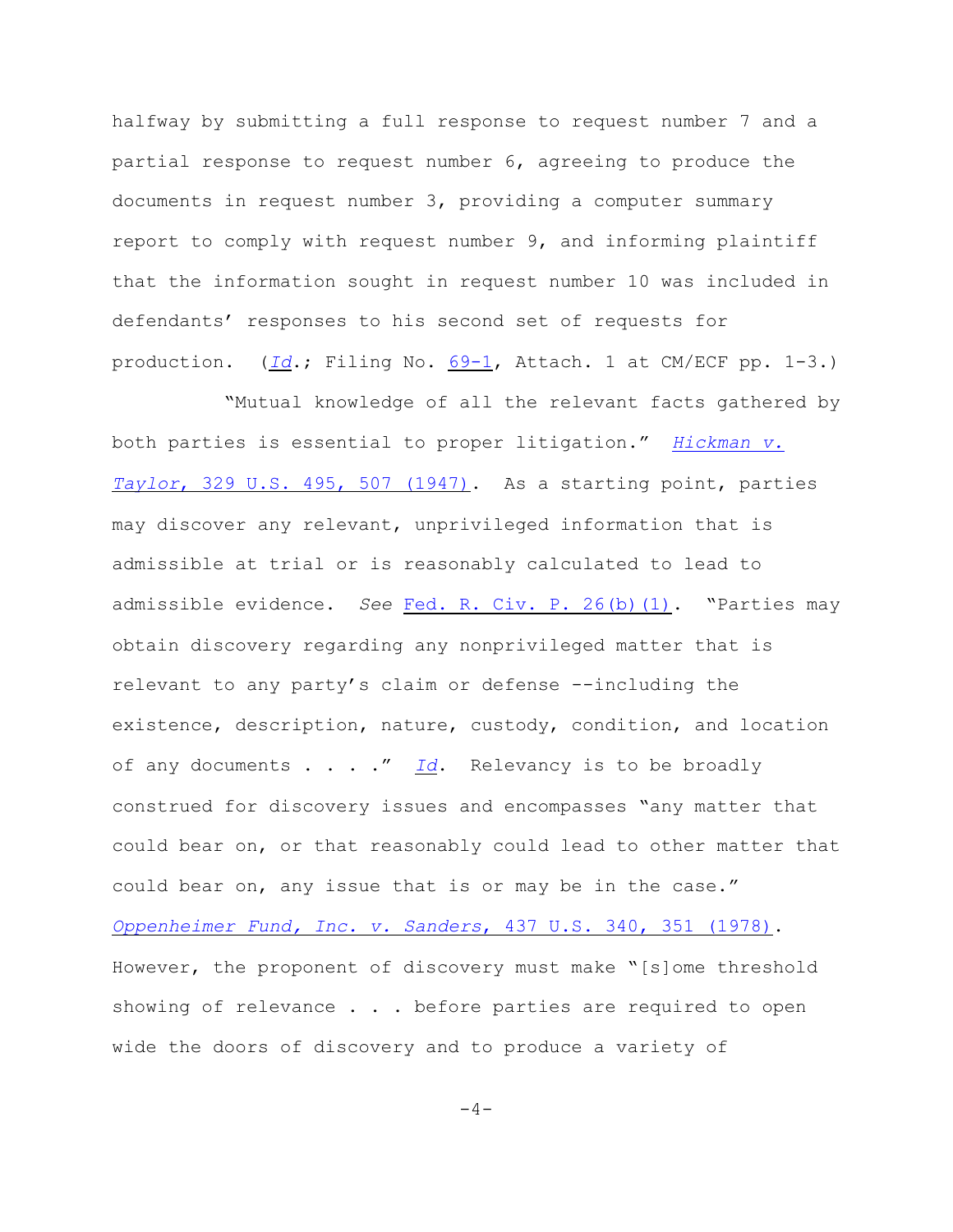information which does not reasonably bear upon the issues in the case." *Hofer v. Mack Trucks, Inc.*[, 981 F.2d 377, 380 \(8th Cir.](http://web2.westlaw.com/find/default.wl?rp=%2ffind%2fdefault.wl&sv=Split&rs=WLW11.07&cite=981+F.2d+380&fn=_top&mt=Westlaw&vr=2.0&pbc=B5A829E2) [1992\)](http://web2.westlaw.com/find/default.wl?rp=%2ffind%2fdefault.wl&sv=Split&rs=WLW11.07&cite=981+F.2d+380&fn=_top&mt=Westlaw&vr=2.0&pbc=B5A829E2). "Determinations of relevance in discovery rulings are left to the sound discretion of the trial court and will not be reversed absent an abuse of discretion." *[Hayden v. Bracy](http://web2.westlaw.com/find/default.wl?rp=%2ffind%2fdefault.wl&sv=Split&rs=WLW11.07&cite=744+F.2d+1342&fn=_top&mt=Westlaw&vr=2.0&pbc=B5A829E2)*, 744 [F.2d 1338, 1342 \(8th Cir. 1984\)](http://web2.westlaw.com/find/default.wl?rp=%2ffind%2fdefault.wl&sv=Split&rs=WLW11.07&cite=744+F.2d+1342&fn=_top&mt=Westlaw&vr=2.0&pbc=B5A829E2).

"To assess relevance in a given case, the court must view the matter in light of the specific claims and defenses asserted by the parties." *[Fletcher v. Atex, Inc.](http://web2.westlaw.com/find/default.wl?rp=%2ffind%2fdefault.wl&sv=Split&rs=WLW11.07&cite=+156+F.R.D.+48&fn=_top&mt=Westlaw&vr=2.0&pbc=B5A829E2)*, 156 F.R.D. 45, [48 \(S.D.N.Y. 1994\)](http://web2.westlaw.com/find/default.wl?rp=%2ffind%2fdefault.wl&sv=Split&rs=WLW11.07&cite=+156+F.R.D.+48&fn=_top&mt=Westlaw&vr=2.0&pbc=B5A829E2) (citations omitted). Here, plaintiff's claim is that defendants deprived him of personal property because he refused to participate in "unnecessary" treatment groups<sup>1</sup> (Filing No. [13](https://ecf.ned.uscourts.gov/doc1/11301843659) at CM/ECF p. 8). Evidence related to plaintiff's participation, or lack of participation, in treatment groups may be contained in doctor's notes and clinical team minutes pertaining to plaintiff's treatment. Stated another way, these documents could bear on, or could lead to other information that could bear on, plaintiff's claim. Moreover, the Court does not agree that plaintiff's request is overly broad or unduly burdensome. Plaintiff's Motion to Compel will be granted with respect to requests 1, 2, 4, 5, 6 and 8 in plaintiff's Request of Records and Other Materials.

 $1$  In contrast, defendants assert that plaintiff's personal property was removed because of a facility-wide policy change at the Lincoln Regional Center (Filing No. [60](https://ecf.ned.uscourts.gov/doc1/11312319783) at CM/ECF pp. 1-2).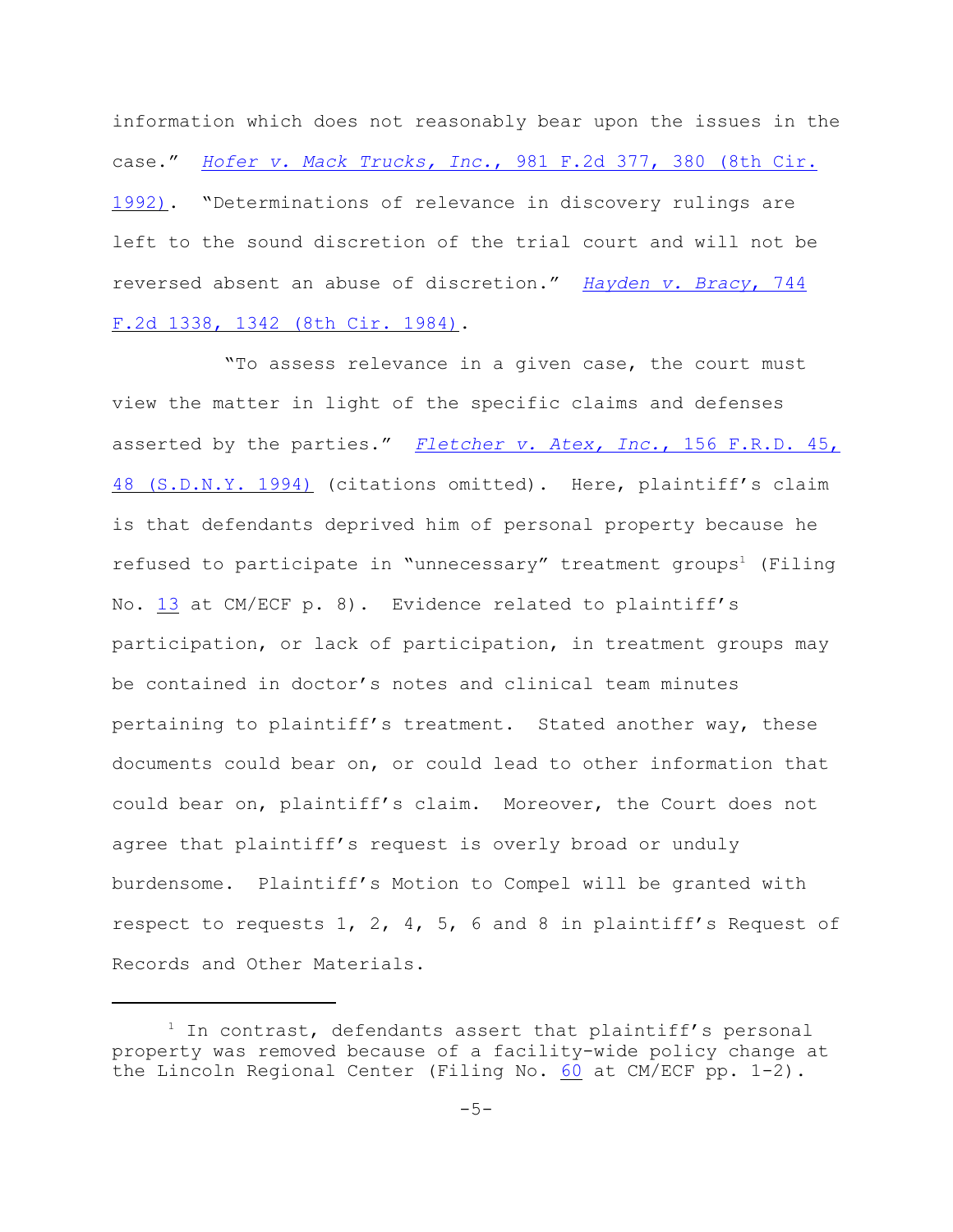With regard to motions to compel discovery, [Federal](http://web2.westlaw.com/find/default.wl?rp=%2ffind%2fdefault.wl&sv=Split&rs=WLW11.07&cite=Fed.+R.+Civ.+P.+37&fn=_top&mt=Westlaw&vr=2.0&pbc=B5A829E2)

[Rule of Civil Procedure 37\(a\)\(5\)\(A\)](http://web2.westlaw.com/find/default.wl?rp=%2ffind%2fdefault.wl&sv=Split&rs=WLW11.07&cite=Fed.+R.+Civ.+P.+37&fn=_top&mt=Westlaw&vr=2.0&pbc=B5A829E2) provides that:

If the motion is granted -- or if the disclosure or requested discovery is provided after the motion was filed -- the court must, after giving an opportunity to be heard, require the party or deponent whose conduct necessitated the motion, the party or attorney advising that conduct, or both to pay the movant's reasonable expenses incurred in making the motion, including attorney's fees. But the court must not order this payment if:

 (i) the movant filed the motion before attempting in good faith to obtain the disclosure or discovery without court action;

 (ii) the opposing party's nondisclosure, response, or objection was substantially justified; or

 (iii) other circumstances make an award of expenses unjust.

[Fed. R. Civ. P. 37\(a\)\(5\)](http://web2.westlaw.com/find/default.wl?rp=%2ffind%2fdefault.wl&sv=Split&rs=WLW11.07&cite=Fed.+R.+Civ.+P.+37&fn=_top&mt=Westlaw&vr=2.0&pbc=B5A829E2). Although defendants failed to provide adequate discovery responses, causing plaintiff to file a Motion to Compel, the Court finds that defendants' objections were